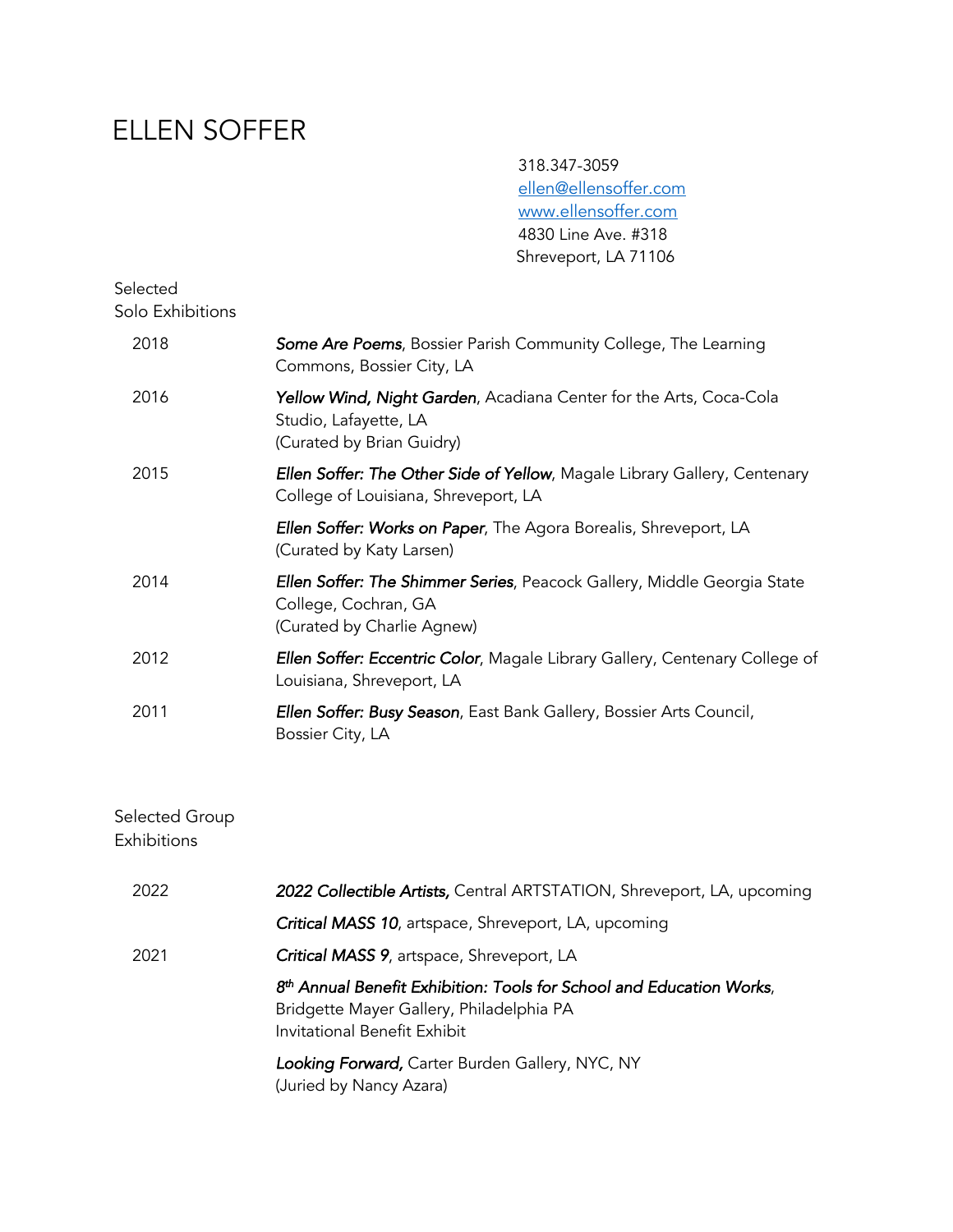| 2020 | 8x8 Art on Paper, Flatfile Gallery, online exhibition                                                                                                             |
|------|-------------------------------------------------------------------------------------------------------------------------------------------------------------------|
|      | HOLIDAY, LABspace, Hillsdale, NY                                                                                                                                  |
|      | Art on the Wall, Flatfile Gallery, online exhibition                                                                                                              |
|      | FLATFILE 8x8, Flatfile Gallery, online exhibition                                                                                                                 |
|      | Quaran Time, artpace, Shreveport, LA                                                                                                                              |
|      | <b>Pushing the Envelope</b> , Pulp Gallery, Holyoke, MA                                                                                                           |
|      | Mail Art 2020, Lawrence & Clark, Chicago, IL                                                                                                                      |
|      | Brand 48 Annual National Juried Exhibition of Works on Paper,<br>online exhibition, Brand Library & Art Center, Glendale, CA<br>(Juried by Dan McCleary), Catalog |
| 2019 | Impulse, Mary Tomás Gallery, Dallas, TX                                                                                                                           |
|      | Critical Mass 7, artspace, Shreveport, LA                                                                                                                         |
|      | B.I.G, Bold, Impressive and Grand - a Curated Exhibition, Mary Tomás<br>Gallery, Dallas, TX                                                                       |
|      | Marks in Time – Alan Dyson, Anthony Reans and Ellen Soffer,<br>Louisiana State Exhibit Museum, Shreveport, LA<br>(Curated by Nita Cole)                           |
| 2018 | Genius Loci, Castello di Spannocchia, Italy                                                                                                                       |
|      | The 12th Annual Louisiana Fine Arts Showcase,<br>Southeastern Louisiana University, Hammond, LA<br>(Curated by Lily Brooks)                                       |
|      | <b>Summer Group Exhibit, Mary Tomás Gallery, Dallas, TX</b>                                                                                                       |
|      | Color Play, Mary Tomás Gallery, Dallas, TX                                                                                                                        |
| 2017 | <b>Twelve, Mary Tomás Gallery, Dallas, TX</b>                                                                                                                     |
|      | Holiday Extravaganza, CENTRAL BOOKING, New York, NY                                                                                                               |
|      | 35mm Slide Show, Fort Worth Community Arts Center, Fort Worth, TX                                                                                                 |
|      | Summer Group Exhibit, Mary Tomás Gallery, Dallas, TX                                                                                                              |
|      | Fresh, Mary Tomás Gallery, Dallas, Texas                                                                                                                          |
|      | Critical Mass 5, artspace, Shreveport, LA                                                                                                                         |
| 2016 | The 10th Annual Louisiana Fine Arts Showcase, Southeastern Louisiana<br>University, Hammond, LA<br>(Curated by Lily Brooks)                                       |
|      | <b>B16: Wiregrass Biennial, Wiregrass Museum of Art, Dothan, AL</b><br>(Curated by Dana-Marie Lemmer)                                                             |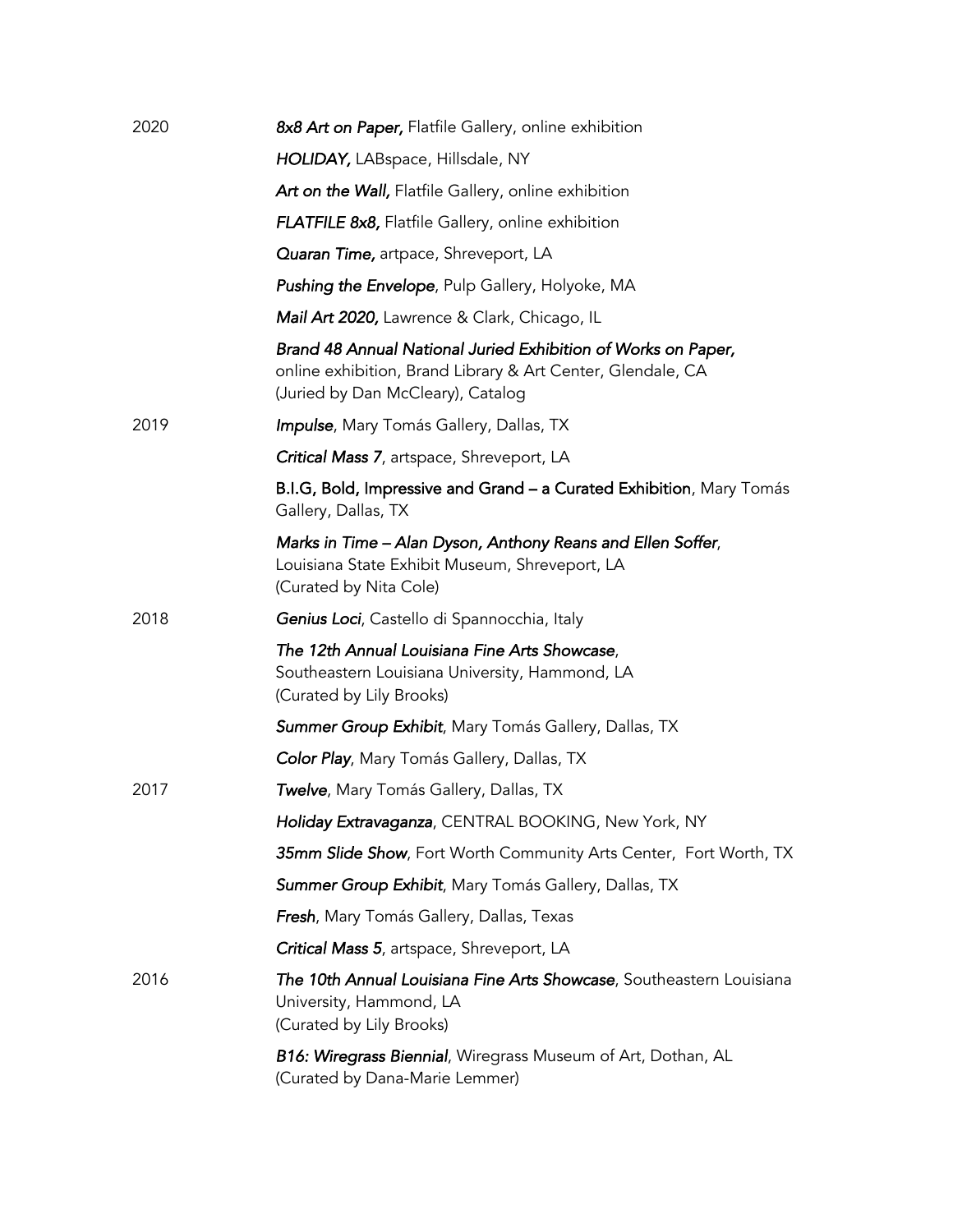|      | Summer Fun, Mary Tomás Gallery, Dallas, TX                                                                                                         |
|------|----------------------------------------------------------------------------------------------------------------------------------------------------|
|      | Critical Mass 4, artspace, Shreveport, LA                                                                                                          |
| 2015 | Abstract Nature, Marlene Yu Museum, Shreveport, LA<br>(Curated by Marlene Yu)                                                                      |
|      | <b>CORE II</b> , Mary Tomás Gallery, Dallas, TX<br>(Curated by Ashley Tatum)                                                                       |
|      | Starting Small, CENTRAL BOOKING, New York, NY<br>(Curated by Danielle Grega)                                                                       |
|      | <b>CHAOS!!!, Ro2 Art, Dallas, TX</b>                                                                                                               |
|      | The 9th Annual Louisiana Fine Arts Showcase, Southeastern Louisiana<br>University, Hammond, LA<br>(Curated by Dale Newkirk)                        |
|      | Longview Museum of Fine Arts East Texas Regional Artists Exhibit,<br>Longview, TX<br>(Curated by Renee Hawkins)                                    |
|      | <b>Flying Colours, Artport, Shreveport Regional Airport,</b><br>Shreveport, LA                                                                     |
|      | Critical Mass 3, artspace, Shreveport, LA                                                                                                          |
| 2014 | Something Old, Something New, Something Funky, Something Blue,<br>Membership Exhibition, The McKinney Avenue Contemporary, Dallas, TX              |
|      | 9th Annual Texas Artist Coalition Juried Membership Exhibit, Fort Worth<br>Community Arts Center, Fort Worth, TX<br>(Juried by Judy Tedford Deton) |
|      | 27th September Competition, Alexandria Museum of Art, Alexandria, LA<br>(Juried by James Michalopoulos)                                            |
|      | 2014 Benefit for BalletX, Bridgette Mayer Gallery, Philadelphia PA<br>Invitational Benefit Exhibit                                                 |
|      | Colorfields, Liz London's Art Gallery, Dallas, TX<br>(two-person exhibition)                                                                       |
|      | The 8th Annual Louisiana Fine Art Showcase, Southeastern Louisiana<br>University, Hammond LA<br>(Curated by Dale Newkirk)                          |
|      | The Kugel Collaborative's 3rd Annual Alumni Exhibition, Kugel<br>Collaborative Gallery, Philadelphia, PA                                           |
|      | Art Exhibition II, Norsworthy Fine Art Gallery, Shreveport, LA                                                                                     |
|      |                                                                                                                                                    |
|      | Critical Mass 2, artspace, Shreveport, LA                                                                                                          |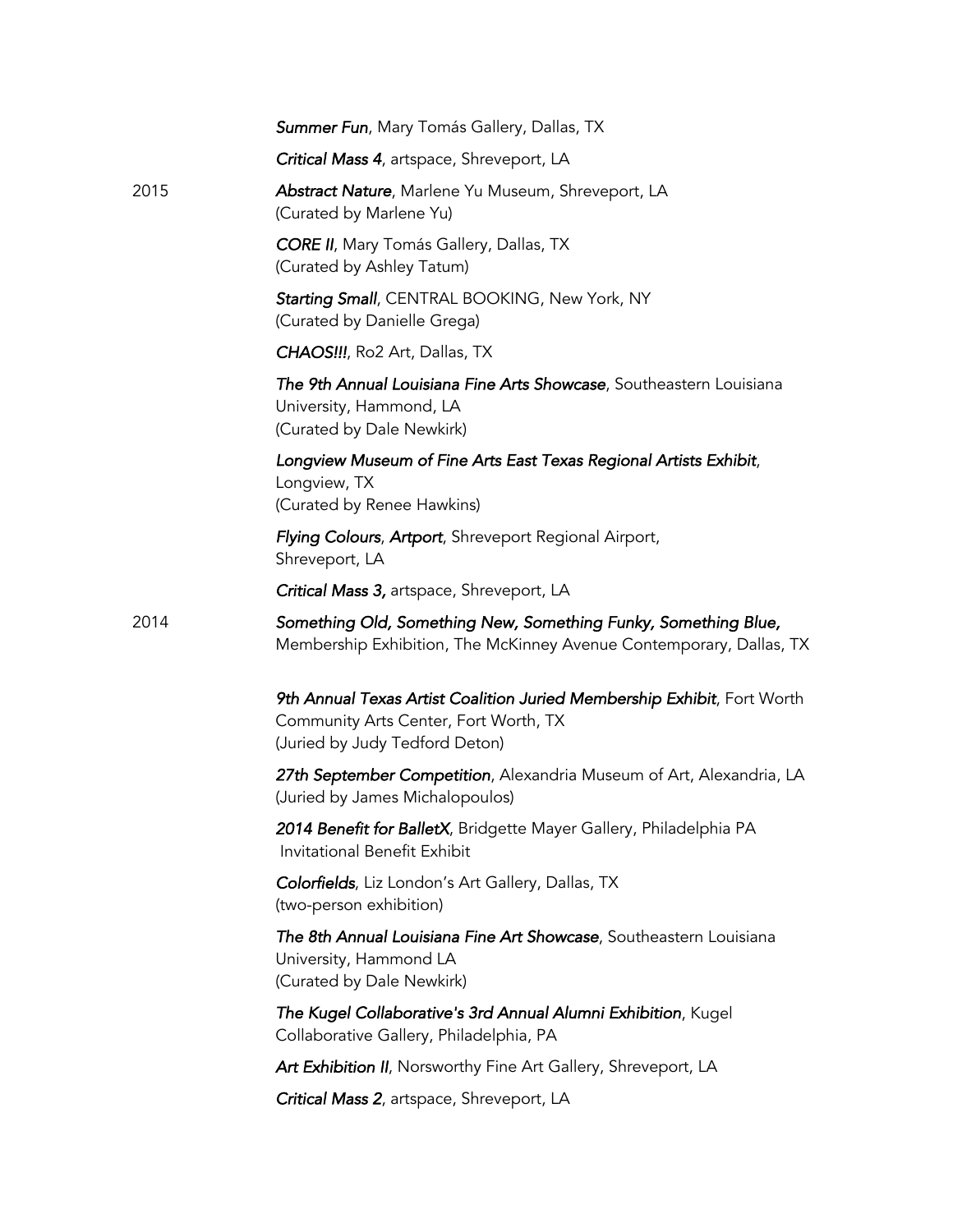|      | 29th Annual International Exhibition, The Meadows Gallery, The University<br>of Texas at Tyler, Tyler, TX<br>(Juried by Dean Daderko)            |
|------|--------------------------------------------------------------------------------------------------------------------------------------------------|
| 2013 | Triplets, The Small Gallery, Dallas, TX<br>(Curated by Rita Barnard)                                                                             |
|      | Working It Out, The Painting Center, New York, NY<br>(Curated by Mona Brody, Alyce Gottesman, and Jo Ann Rothchild) Catalog                      |
|      | <b>BalletX Benefit Exhibit</b> , Bridgette Mayer Gallery, Philadelphia, PA<br>Invitational Benefit Exhibit                                       |
|      | Picturing Prose and Poetry, Da Vinci Art Alliance, Philadelphia PA                                                                               |
|      | <b>Delta, McKinney Avenue Contemporary, Dallas, TX</b>                                                                                           |
|      | Exotica, Da Vinci Art Alliance, Philadelphia, PA<br>(Juried by Ellen Owens)                                                                      |
|      | 8th Annual Texas Artist Coalition Juried Membership Exhibit, Fort Worth,<br>ТX                                                                   |
|      | (Juried by Kenneth Craighead)                                                                                                                    |
|      | <b>Critical Mass</b> , artspace, Shreveport, LA                                                                                                  |
| 2012 | <b>Bona Fide 2!</b> , artspace, Shreveport, LA                                                                                                   |
|      | Yuletide Treasures, Da Vinci Art Alliance, Philadelphia, PA                                                                                      |
|      | 7th Annual Texas Artist Coalition Juried Membership Exhibit,<br>Fort Worth Community Art Center, Fort Worth, TX<br>(Juried by Sue Norwood-Flynn) |
|      | 25th September Competition, Alexandria Museum of Art, Alexandria, LA<br>(Juried by Linda Stein)                                                  |
|      | <b>ArtPort-Paired, Shreveport Regional Airport, Shreveport, LA, Catalog</b>                                                                      |
|      | Soffer and Viviano, Aqudath Achim, Shreveport, LA                                                                                                |
|      | Alumni Show (UArts), Chabad Center for the Arts, Philadelphia, PA                                                                                |
|      | Summer in the City, Da Vinci Art Alliance, Philadelphia, PA                                                                                      |
|      | Trans-, 2012 Membership Exhibit, McKinney Avenue Contemporary,<br>Dallas, TX                                                                     |
| 2011 | Meltdown! 2011 Membership Exhibit, McKinney Avenue Contemporary,<br>Dallas, TX                                                                   |
|      | Refresh, P's Gallery, Longview, TX                                                                                                               |
|      | Surface, The Wylie and May Louise Jones Gallery, Bakersfield College,<br>Bakersfield, CA<br>(Curated by Margaret Nowling)                        |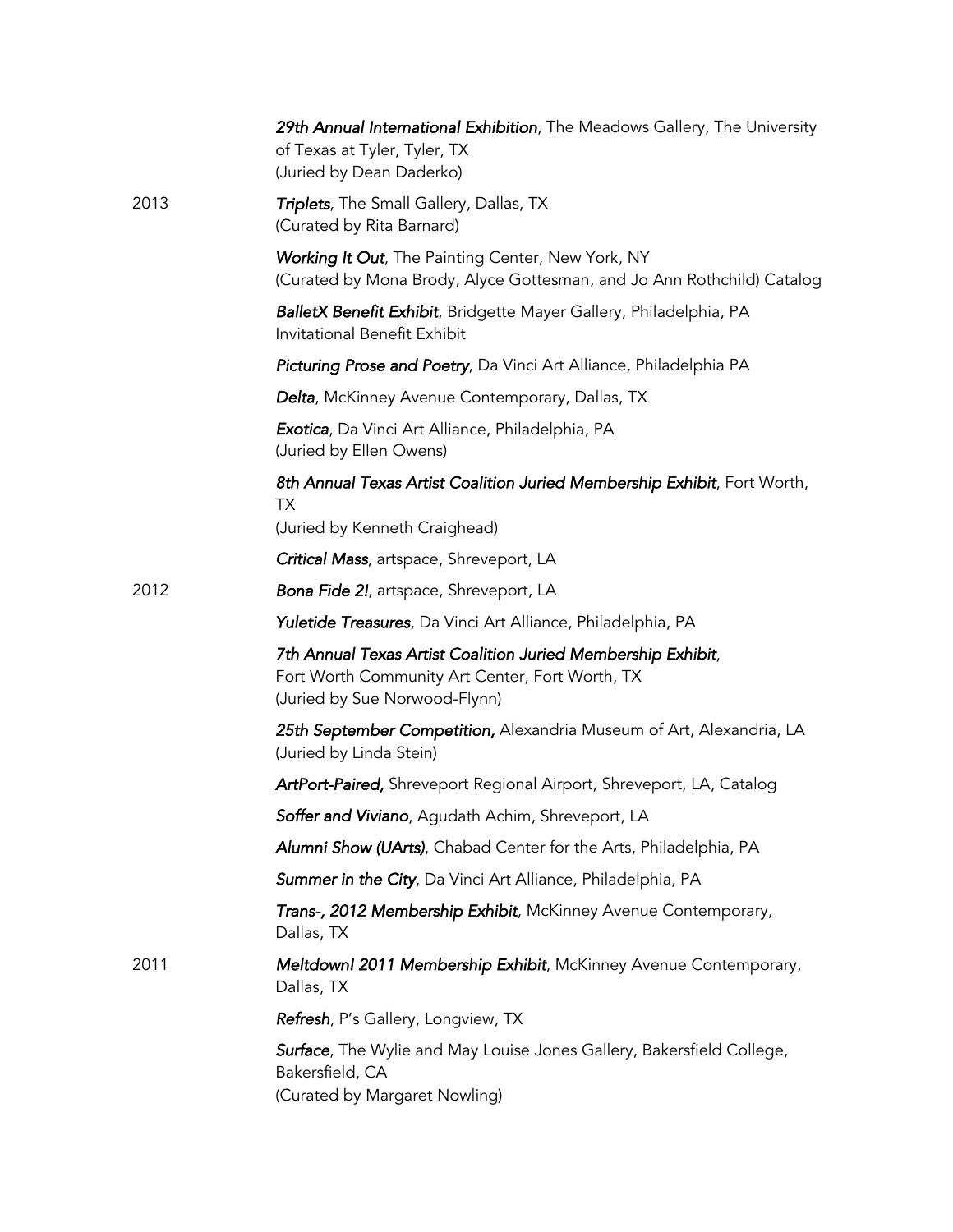## *Going with the Flow*, P's Gallery, Longview, TX

## Selected **Bibliography**

| 2021 | Kennell, Tiana, "Critical Success," The Shreveport Times, May 2, 2021<br>Kennell, Tiana, "National critics applaud northwest Louisiana artists in<br>Critical Mass 9, "The Shreveport Times (online), April 29, 2021<br>Shaffer, Gabriel, "Best In Show," 318 Forum, April 21 - May 4, 2021<br>Shaffer, Gabriel, "Best In Show," 318 Forum (online), April 19, 2021 |
|------|---------------------------------------------------------------------------------------------------------------------------------------------------------------------------------------------------------------------------------------------------------------------------------------------------------------------------------------------------------------------|
| 2020 | Juarez, Frank, "Artist Spotlight Ellen Soffer," Artdose Magazine Weekly,<br>November 1, 2020<br>Peterson, Christian, "Meet Ellen Soffer / Visual Artist, Painter," Shoutout<br>DFW, September 16, 2020<br>Landi, Ann, "Nothing But Good News: James Deeb, the USPS Art Project,<br>Eat My Memoir," Vasari21, July 27, 2020                                          |
| 2019 | Landi, Ann, "It's Bananas, but the Art Fairs Rock On," Vasari21, December<br>10, 2019<br>Landi, Ann, "Can We Finally Stop Talking About Jeff Koons," Vasari21, May<br>27, 2019                                                                                                                                                                                      |
| 2018 | Landi, Ann, "Gudrun Mertes-Frady and Mary Gabriel: Formidable Women,<br>Then and Now," Vasari21, October 15, 2018<br>Landi, Ann, "Say It with Flowers, Grieving through Drawing, and Sibling<br>Miseries," Vasari21, August 13, 2018<br>Kennell, Tiana, "August Art Exhibitions to Visit in Shreveport-Bossier City,"<br>The Shreveport Times, August 8, 2018       |
| 2017 | Camplin, Todd, "FRESH at Mary Tomás Gallery," moderndallas.net,<br>May 5, 2017<br>Corbin, Michael K., "Ellen Soffer: Close-Up Particles," artbookguy.com,<br>April 1, 2017<br>Camplin, Todd, "Art Month in Dallas," moderndallas.net, March 31, 2017                                                                                                                |
| 2016 | Trudeau, Robert, "Quiet but Seriously Collectible: Paintings by Ellen Soffer<br>at Rainforest Art Foundation," Heliopolis, January 28, 2016                                                                                                                                                                                                                         |
| 2015 | Siegel, J., "Arthur Siegel and Ellen Soffer," J. Siegel Designs Blog,<br>October 6, 2015                                                                                                                                                                                                                                                                            |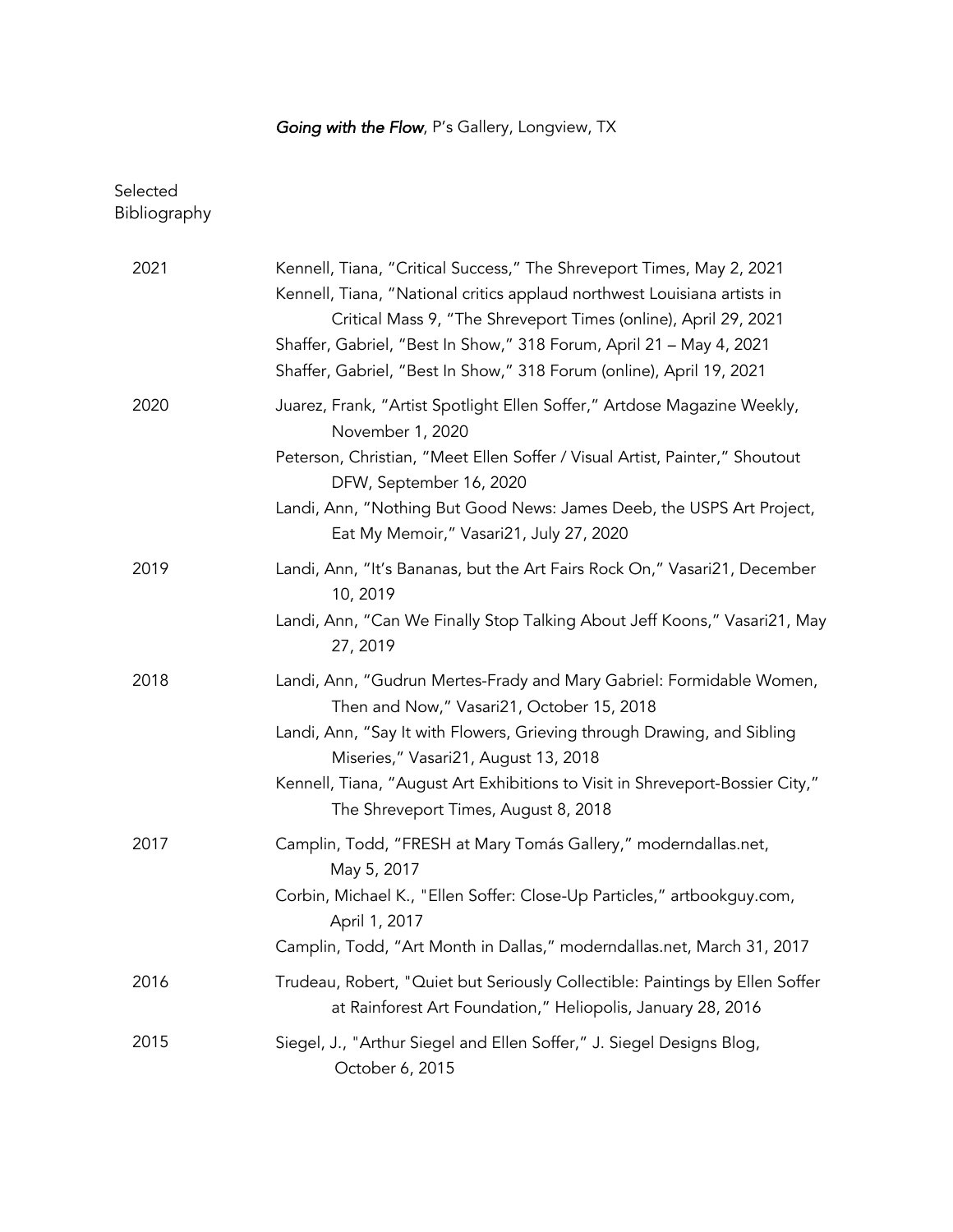|                            | Johnson, Neil, "End of summer-post vacation observations," The<br>Shreveport Times, August 20, 2015: 10C                                                                                                                                               |
|----------------------------|--------------------------------------------------------------------------------------------------------------------------------------------------------------------------------------------------------------------------------------------------------|
|                            | Camplin, Todd, "Ellen Soffer," moderndallas.net, July 31, 2015                                                                                                                                                                                         |
|                            | Trudeau, Robert, "Exporting Shreveport Art: See Work by C. Mark Burt,<br>Joshua Chambers, Ellen Soffer in Dallas and New Orleans,"<br>Shreveport Blogspot, July 18, 2015<br>Marszalek, Norbert, "The WIP Project: What is Painting? Featuring Ellen    |
|                            | Soffer," Neoteric Art (neotericart.com) March 20, 2015                                                                                                                                                                                                 |
| 2013                       | Whitehead, Mike, "The Creative Class," SB Magazine, July 2013: 46-49<br>Hasten, Karl, "Centered, Soffer's Passion for Art Spreads from Palette to<br>Canvas," City Life (www.CityLifemag.net) May 2013: 43. (Fairchild,<br>Lora, untitled photo, 2013) |
| 2012                       | Studio Visit, Volume 18, 2012, Juried by Trevor Richardson.                                                                                                                                                                                            |
| 2011                       | Bolger, Monica, "Art Exhibit on Campus Showcases Unique Art," The<br>Renegade Rip (Bakersfield College), September 21, 2011<br>Wylie and May Louise Jones Gallery, "Surface,"<br>(bcartgallery.wordpress.com), August 2011                             |
| Selected                   |                                                                                                                                                                                                                                                        |
| Lectures and<br>Interviews |                                                                                                                                                                                                                                                        |
| 2014                       | Scene, Longview and Kilgore Texas Cable TV, Jan Statman, Longview, TX,<br>Interview                                                                                                                                                                    |
|                            | Artist's Interview: Ellen Soffer, Piney Woods LIVE, Jan Statman, Interview                                                                                                                                                                             |
| 2012                       | Understanding Art Class, Bossier Parish Community College, Bossier City,<br>LA, Artist Talk                                                                                                                                                            |
|                            | Interview: Ellen Soffer, Better Shreveport, KSCL 91.3 FM, Loren Demerath,<br>Interview                                                                                                                                                                 |
|                            | Interview with Artist Ellen Soffer, Jewish Art Education Film Corp., Sheri<br>Klein, Interview                                                                                                                                                         |
| Collections                |                                                                                                                                                                                                                                                        |
|                            | The Fabric Workshop and Museum, Philadelphia, PA                                                                                                                                                                                                       |
|                            | Longview Museum of Fine Arts, Longview, TX                                                                                                                                                                                                             |
|                            | University of the Arts, Philadelphia, PA                                                                                                                                                                                                               |
| Education                  |                                                                                                                                                                                                                                                        |